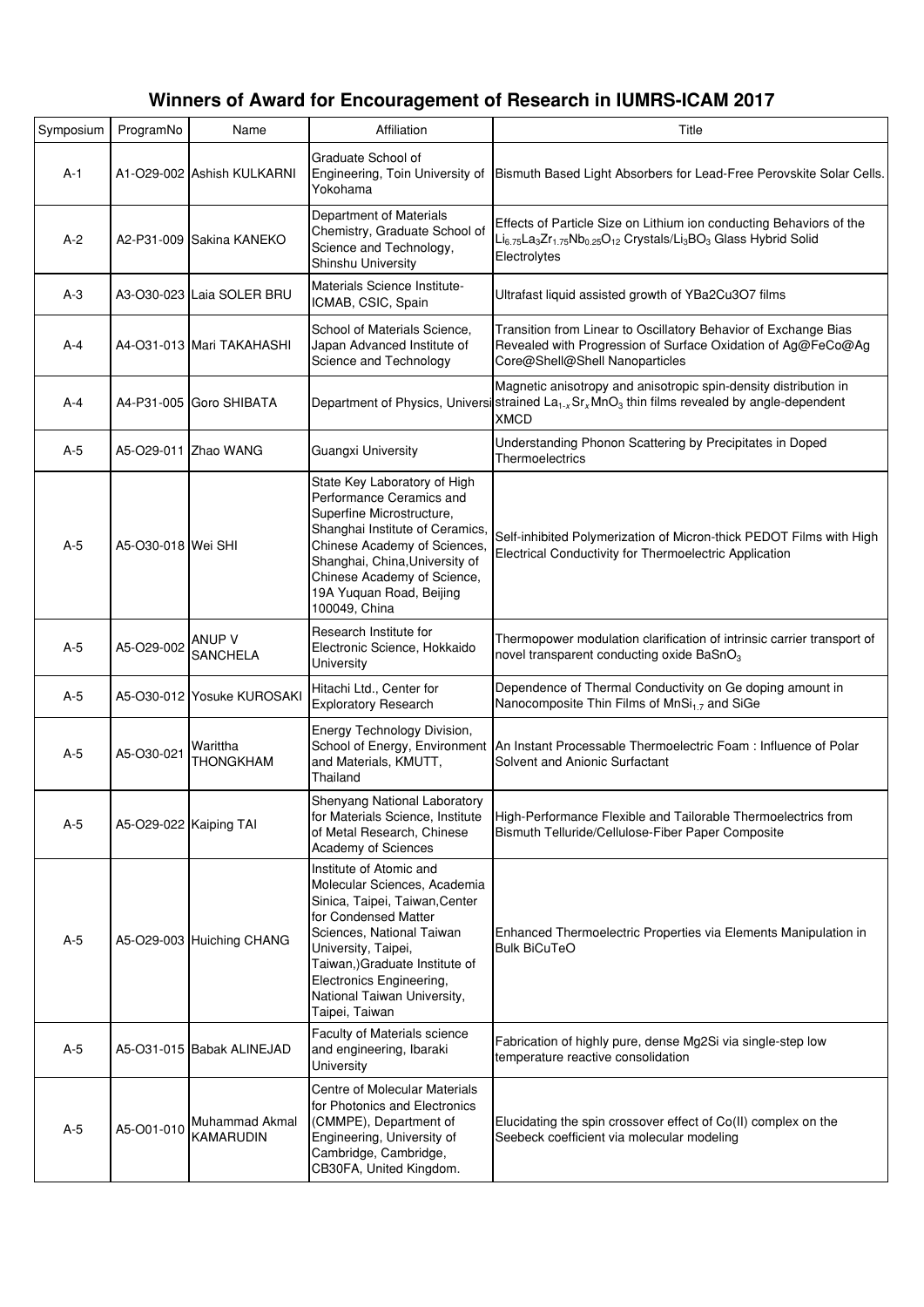| Symposium | ProgramNo             | Name                                                  | Affiliation                                                                                                                                         | Title                                                                                                                                                                     |
|-----------|-----------------------|-------------------------------------------------------|-----------------------------------------------------------------------------------------------------------------------------------------------------|---------------------------------------------------------------------------------------------------------------------------------------------------------------------------|
| $A-6$     | A6-O30-016 YU SU      |                                                       | National Institute for Materials<br>Science, Hokkaido University                                                                                    | High-Pressure Synthesis and Physical Properties of fluorinated<br>SrCrO3                                                                                                  |
| $A-6$     | A6-P1-003             | Le WANG                                               | Institute of Physics,<br><b>CAS, School of Physical</b><br>Sciences, University of Chinese CeCo <sub>2</sub> Ga <sub>8</sub><br>Academy of Sciences | Heavy fermion behavior in the quasi-one-dimensional Kondo lattice                                                                                                         |
| A-7       |                       | A7-P30-010 Andrii REDNYK                              | National Institute for Materials<br>Science, Tsukuba, Ibaraki                                                                                       | Improving of anode in solid oxide fuel cell by deposition of negligible<br>amount of platinum group metal oxides (PtOx, PdOx, RhOx and<br>RuOx)                           |
| A-7       |                       | A7-P30-019 Kota TAKEUCHI                              | <b>Gunma University</b>                                                                                                                             | Alkaline-durable Anion-conducting Electrolyte Membranes<br>Containing Poly (4-vinyl-2-methyl-imidazole) Prepared By Radiation-<br><b>Induced Grafting</b>                 |
| $A-8$     |                       | A8-O29-024 Goeun CHOI                                 | Center for Intelligent Nano-Bio<br>Materials (CINBM), Department<br>of Chemistry and Nano<br>Science, Ewha Womans<br>University, Seoul 03760, Korea | Injectable 2D Nanovehicle with Tumor Selectivity                                                                                                                          |
| $A-8$     |                       | A8-O29-021 Yen Nee TAN                                | nstitute of Materials Research<br>and Engineering, A*STAR                                                                                           | Metallic NanoBiosensors for Detecting p53 Tumor Suppressor<br>Protein and Screening of its Mutant Reactivation Drugs in Cancer<br>Cells                                   |
| $A-8$     | A8-P28-035            | Kavitha<br><b>RAMADASS</b>                            | Future Industries Institute,<br>University of South Australia                                                                                       | 3D Cubic nitrogen rich mesoporous carbon nitride derived from<br>aminoguanidine for photocatalytic watersplitting                                                         |
| A-8       | A8-P28-047            | Toshihiro MORIGA                                      | Graduate School of Advanced<br>Technology and Science,<br>Tokushima University                                                                      | Convenient fabrication of red-orange nitride phosphors $M_2Si_5N_8:Eu^{2+}$<br>$(M=Ca, Sr)$                                                                               |
| A-9       | A9-P28-004            | Chikara<br>NAKAGAWA                                   | Graduate student, The<br>University of Kitakyushu                                                                                                   | Effects of Heating and Cooling Cycle on the Shape Memory and<br>Mechanical Characteristics of Tape-shaped Shape Memory Alloy<br>Element.                                  |
| $A-9$     |                       | A9-P28-006 Hyunwoong SEO                              | Faculty of Information Science<br>and Electrical Engineering,<br>Kyushu University                                                                  | Catalytic Enhancement of Polymer Counter Electrode of<br>Photochemical Photovoltaics based on Nano-particle Application                                                   |
| B-1       | B1-O30-007 Junjun JIA |                                                       | Graduate School of Science<br>and Engineering, Aoyama<br>Gakuin Univeristy                                                                          | Characterization of Layered In2O3(ZnO)m Films                                                                                                                             |
| $B-1$     |                       | B1-P29-032 Kaho HONDA                                 | <b>Graduate School of Science</b><br>and Engineering, Aoyama<br>Gakuin University                                                                   | Optical, electrical, and thermophysical properties of heteroepitaxial<br>grown Al-doped ZnO (AZO) films                                                                   |
| B-1       |                       | B1-P29-023 Hajime MIYAMOTO                            | Kindai University                                                                                                                                   | Vanadate Glass applied to Bifunctional Oxygen Electrodes for Metal-<br>Air rechargeable Battery                                                                           |
| B-1       | B1-P29-024            | Takanori<br><b>TAKAHASHI</b>                          | National Institute of<br>Technology, Tsuruoka College                                                                                               | Fabrication of Amorphous SrTa <sub>2</sub> O <sub>6</sub> Thin Films Using RF Magnetron<br>Sputtering for Oxide Thin Film Transistor Applications                         |
| $B-2$     |                       | B2-O30-002 Atsunori TANAKA                            | Materials Science Program,<br>University of California San<br>Diego                                                                                 | When GaN and Si Tango, Thermal Mismatches are Overcome for<br>Thick GaN-on-Si Vertical Power Devices                                                                      |
| $B-2$     |                       | B2-P30-009 Takashige AONO                             | College of Science and<br>Technology, Nihon University                                                                                              | I-V characteristics of nanowire based resistive change memory                                                                                                             |
| B-3       |                       | Chutiparn<br>B3-O29-008 LERTVACHIRAPAI<br><b>BOON</b> | <b>Graduate School of Science</b><br>and Technology, Niigata<br>University                                                                          | Silver Nanoprisms Enhanced Propagating Surface Plasmon<br>Resonance on Metallic Grating Structure Detected by Transmission<br>Surface Plasmon Resonance Imaging Technique |
| $B-3$     |                       | B3-P28-005 Keitaro IKEGAMI                            | <b>Graduate School of Science</b><br>and Engineering, Chiba<br>University                                                                           | Direct Observation of Negative Carriers Injected into a Transistor<br>Structure Observed by High-Sensitivity Photoelectron Yield<br>Spectroscopy                          |
| B-4       |                       | B4-P29-002 Atsushi FUJIWARA                           | Graduate School of University<br>of Kyoto                                                                                                           | Nucleation and Growth Processes of Soft MOF (Zeolitic Imidazolate<br>Framework-8) Particles                                                                               |
| B-4       | B4-P29-012            | Yota<br><b>KOSUKEGAWA</b>                             | Dept. Mater. Sci. & Technol.,<br>Tokyo University of Science                                                                                        | Synthesis of Thermoresponsive and Biodegradable Macromonomer<br>via Ring-Opening Radical Polymerization                                                                   |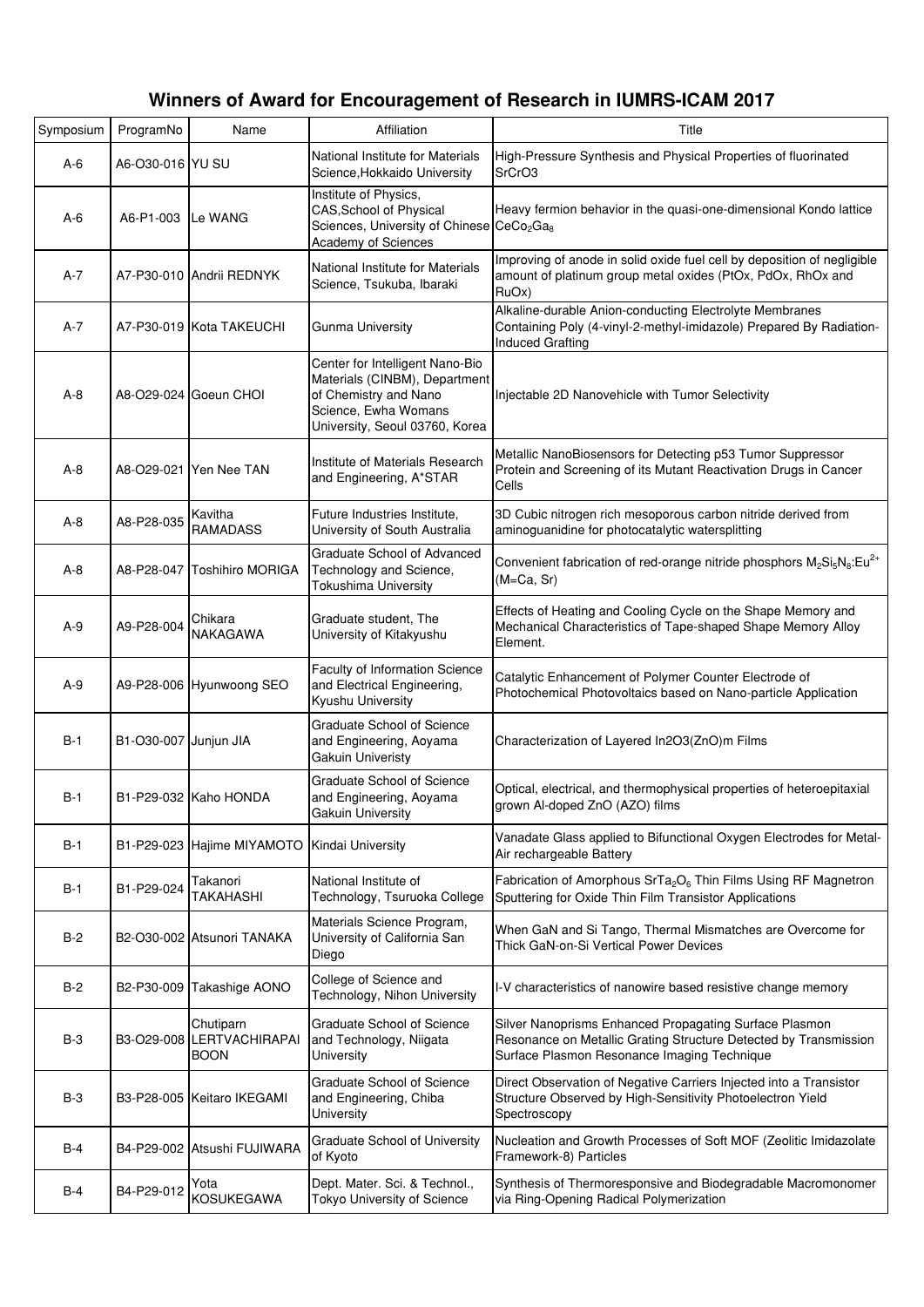| Symposium  | ProgramNo             | Name                                | Affiliation                                                                                                | Title                                                                                                                                                         |
|------------|-----------------------|-------------------------------------|------------------------------------------------------------------------------------------------------------|---------------------------------------------------------------------------------------------------------------------------------------------------------------|
| $B-4$      | B4-P29-014 Kohei KIDO |                                     | Graduate School of<br>Engineering, Osaka Institute of<br>Technology                                        | Powdered twin-pack adhesive developed based on dry liquid<br>engineering                                                                                      |
| $B-4$      |                       | B4-O28-011 Kenta HOMMA              | Department of Materials<br>Engineering, Graduate School<br>of Engineering, The University<br>of Tokyo      | Unidirectional Control of Chemical Waves on Micropatterned Self-<br>Oscillating Polymer Brush                                                                 |
| $B-4$      |                       | B4-P29-023 Li-Jyuan LUO             | Department of Chemical and<br>Materials Engineering, Chang<br><b>Gung University</b>                       | Role of Solvent-Mediated Carbodiimide Cross-Linking in Fabrication<br>of Electrospun Gelatin Nanofibrous Membranes as Ophthalmic<br><b>Biomaterials</b>       |
| $B-5$      |                       | B5-O31-005 Tomoyasu OBATA           | Department of Mechanical<br><b>Engineering and Materials</b><br>Science, Yokohama National<br>University   | Development of high-strength Al-Mg-Si alloy bolts by ECAP and<br>various aging treatments                                                                     |
| $B-5$      |                       | B5-P31-025 Merita MERITA            | Doshisha University                                                                                        | Nanocrystalline nickel dispersed with nano-scale WO3 by<br>electrodeposition                                                                                  |
| B-5        |                       | B5-P31-012 Sukyoung HWANG           | Department of Material Science<br>and Engineering, Kyoto<br>University                                     | Microstructure and Mechanical Properties of 22Mn-3Si-0.6C Steel<br>with Various Grain Sizes                                                                   |
| <b>B-6</b> | B6-O28-012 Xi YU      |                                     | Nagoya Institute of Technology                                                                             | Fabrication of THz Antireflective Structures on Silicon Substrates by<br>Femtosecond Laser                                                                    |
| B-7        |                       | B7-031-007 Keiichiro KUSHIRO        | School of Engineering, The<br>University of Tokyo                                                          |                                                                                                                                                               |
| B-7        |                       | B7-O31-002 Mari TAKAHASHI           | School of Materials Science,<br>Japan Advanced Institute of<br>Science and Technology                      | Imaging and Isolation of Autophagosomes using Magnetic-Plasmonic<br>Ag@FeCo@Ag Core@Shell@Shell Hybrid Nanoparticles                                          |
| $C-1$      |                       | C1-031-014 ALYA AMIRA               | Tokyo Denki University                                                                                     | Fabrication of Boron Doped DLC Thin Films by Thermal Diffusion                                                                                                |
| $C-1$      |                       | C1-O30-008 SAVITHA NALINI           | Department of Instrumentation,<br>Cochin University of Science<br>and Technology, Cochin-<br>682022, India | Effect of growth pressure on single or few-layer graphene synthesis<br>on copper foil with lower hydrocarbon flow rates                                       |
| $C-2$      |                       | C2-P28-004 Kazuki SASAHARA          | Department of Applied<br>Chemistry, Kyushu University                                                      | Aggregation States of Poly(methoxycarbonylmethylene) at Air and<br><b>Water Interfaces</b>                                                                    |
| $C-2$      |                       | C2-P28-014 Mami GODA                | Grad. Sch. Sci. tech., Kyoto<br>Inst. Tech.                                                                | Influence of Thermodynamics of Nucleation on Preferred Crystal<br>Orientation in Poly(3-hydroxybutyrate-co-3-hydroxyhexanoate) Thin<br>Films on Si Substrates |
| $C-2$      | C2-P28-006   Yue CHEN |                                     | National Taiwan University                                                                                 | Microfluidic Approach to the Synthesis of Electroconductive<br>Microgels                                                                                      |
| $C-2$      |                       | C2-O30-002 Machi TAKEUCHI           | Faculty of Science and<br>Technology, Keio University                                                      | Controlled Intercalation of Layered Organic Materials with Tunable<br>Temperature-Responsive Color-Change Properties                                          |
| $C-3$      | C3-P1-013             | Hayato OUCHI                        | Graduate School of<br>Engineering, Chiba University                                                        | Helical Supramolecular Polymerization by Hydrogen-Bonding<br>Oligothiophenes: Structure and Application to Organic Photovoltaics                              |
| $C-3$      | C3-P1-036             | Fatima Aparicio<br><b>HERNANDEZ</b> | University Autonoma of Madrid                                                                              | Noncovalent Synthesis of Hydrogen-bonded Macrocyclic Assemblies<br>from a DNA Base Toolkit                                                                    |
| $C-3$      | C3-O31-012            | Masanari<br><b>NAKAYAMA</b>         | Department of Chemistry and<br>Biotechnology, School of<br>Engineering, The University of<br>Tokyo         | Stimuli-Responsive Colloidal Liquid Crystals Based on Calcium<br><b>Minerals</b>                                                                              |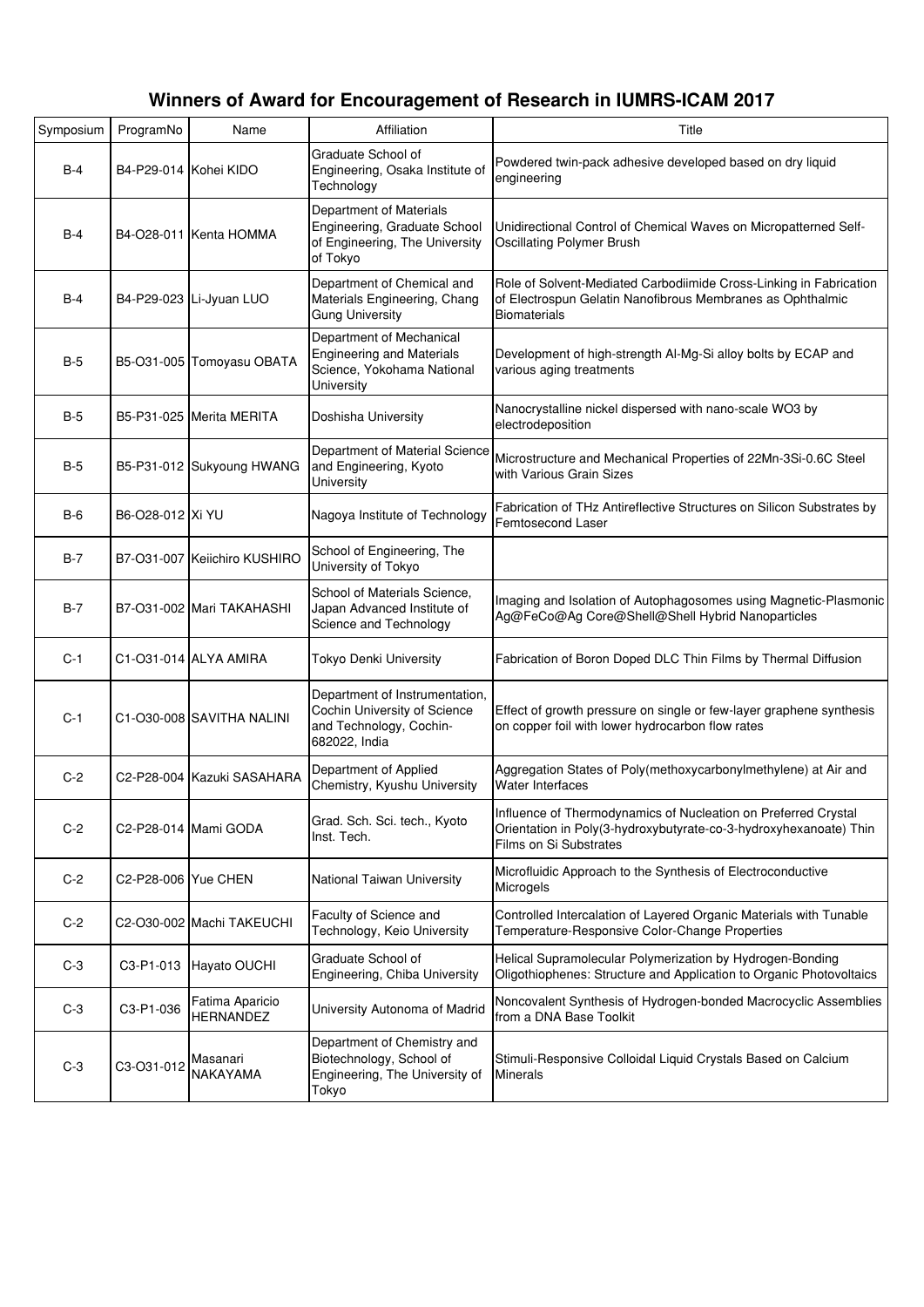| Symposium | ProgramNo             | Name                       | Affiliation                                                                                                                                                                                                                                  | Title                                                                                                                                                      |
|-----------|-----------------------|----------------------------|----------------------------------------------------------------------------------------------------------------------------------------------------------------------------------------------------------------------------------------------|------------------------------------------------------------------------------------------------------------------------------------------------------------|
| $C-3$     | C3-O30-002 Fengniu LU |                            | Frontier Molecules Group,<br><b>International Center for</b><br><b>Materials Nanoarchitectonics</b><br>(MANA), National Institute for<br>Materials Science (NIMS), 1-1<br>Namiki, Tsukuba 305-0044,<br>Ibaraki, Japan                        | Design Strategy for Thermodynamically Stable Liquid Polycyclic<br>Aromatic Hydrocarbons by Alkyl-Pi Engineering                                            |
| $C-4$     |                       | C4-O30-011 Qiang ZHANG     | Center for Nanotechnology,<br>Kochi University of Technology                                                                                                                                                                                 | Effects of Solution Concentration on the Structural and Optical<br>Properties of Titanium Dioxide Thin Films Prepared by Mist Chemical<br>Vapor Deposition |
| $C-4$     |                       | C4-O30-003 Gyuyeon LEE     | Department of Energy Systems<br>Research, Ajou University                                                                                                                                                                                    | Palladium deposited MoO3 nanosheet for superior gasochromic<br>hydrogen sensor                                                                             |
| $C-5$     |                       | C5-P31-011 Hyunwoong SEO   | Kyushu University                                                                                                                                                                                                                            | Next Generation Photovoltaics Based on Si Nano-particles<br>Fabricated by Advanced Plasma Process                                                          |
| $C-5$     | C5-O31-006            | Shusaku<br><b>TERAKAWA</b> | Nagoya Institute of Technology                                                                                                                                                                                                               | Fabrication of Molybdenum Carbide Nanoparticles by Femtosecond<br>Laser Ablation of Molybdenum in Hexane                                                   |
| $C-5$     | C5-O30-012 Rui HU     |                            | <b>Graduate School of Science</b><br>and Technology, Shizuoka<br>University, Institute of Plasma<br>Physics, Chinese Academy of<br>Sciences                                                                                                  | Controlled synthesis of carbon-based nanomaterials by an arc<br>discharge method                                                                           |
| $C-6$     | C6-O30-006            | Kazuya<br><b>FURUSAWA</b>  | Faculty of Advanced Life<br>Science; Global Station for Soft<br>Matter, Global Institution for<br>Collaborative Research and<br>Education, Hokkaido University                                                                               | Phase behavior of collagen solution                                                                                                                        |
| $C-6$     |                       | C6-P31-005 Saori SASAKI    | IMCE, Kyushu University                                                                                                                                                                                                                      | Effect of Gamma Ray Irradiation on Friction Property of PVA Hybrid<br>Gel                                                                                  |
| $C-7$     |                       | C7-P31-001 Martin FRIEDL   | Laboratory of Semiconductor<br>Materials, Ecole Polytechnique<br>Federale de Lausanne,<br>Lausanne                                                                                                                                           | Horizontally-Oriented InAs Nanowires Grown by MBE on GaAs                                                                                                  |
| $C-7$     |                       | C7-O30-010 Valerio PIAZZA  | C2N, UMR9001 CNRS,<br>University Paris Sud, University<br>Paris Saclay                                                                                                                                                                       | Correlated electroluminescence, cathodoluminescence and electron<br>beam induced current mapping of core-shell nanowire InGaN/GaN<br>LEDs                  |
| $D-1$     |                       | D1-P28-008 Hiroharu HIRAI  | Graduate School of<br>Engineering, Nagoya University                                                                                                                                                                                         | Crystallographic Orientation Dependence of Sputtering Yield of FCC<br>Metals Determined using Polycrystalline Targets                                      |
| $D-2$     | D2-P31-011            | Masaki<br>YAMAMOTO         | Graduate School of<br>Comprehensive Scientific<br>Research, Prefectural<br>University of Hiroshima                                                                                                                                           | Contribution of Condensed Structures in Native Lignin Derivatives on<br><b>Photo-excited Electron Transfers</b>                                            |
| $D-3$     |                       | D3-P28-014 Jun Mu PARK     | Division of Marine Engineering<br>Korea Maritime & Ocean<br>University, Korea                                                                                                                                                                | Effective Characteristics of Calcareous Deposit Films on Steel<br>Substrate Prepared by Cathodic Current Process in Marine<br>Environment                  |
| $D-3$     |                       | D3-O29-008 Tomoyuki ISHII  | Department of Materials and<br>Surface Engineering, Kanto<br>Gakuin University, Materials<br>and Surface Engineering<br>Research Institute, Kanto<br>Gakuin University, Toppan<br>Technical Research Institute,<br>TOPPAN PRINTING CO., LTD. | Influences of Seed Layer on LCP Film on High-speed Signal<br><b>Transmission Characteristics</b>                                                           |
| $D-4$     |                       | D4-O31-012 Nicola H PERRY  | WPI-I2CNER, Kyushu<br>University, Department of<br>Materials Science and<br>Engineering, Massachusetts<br>Institute of Technology                                                                                                            | Microstructural Tailoring of Oxygen Surface Exchange Kinetics:<br>Mixed Conducting Sr(Ti, Fe) O3-δ Case Study                                              |